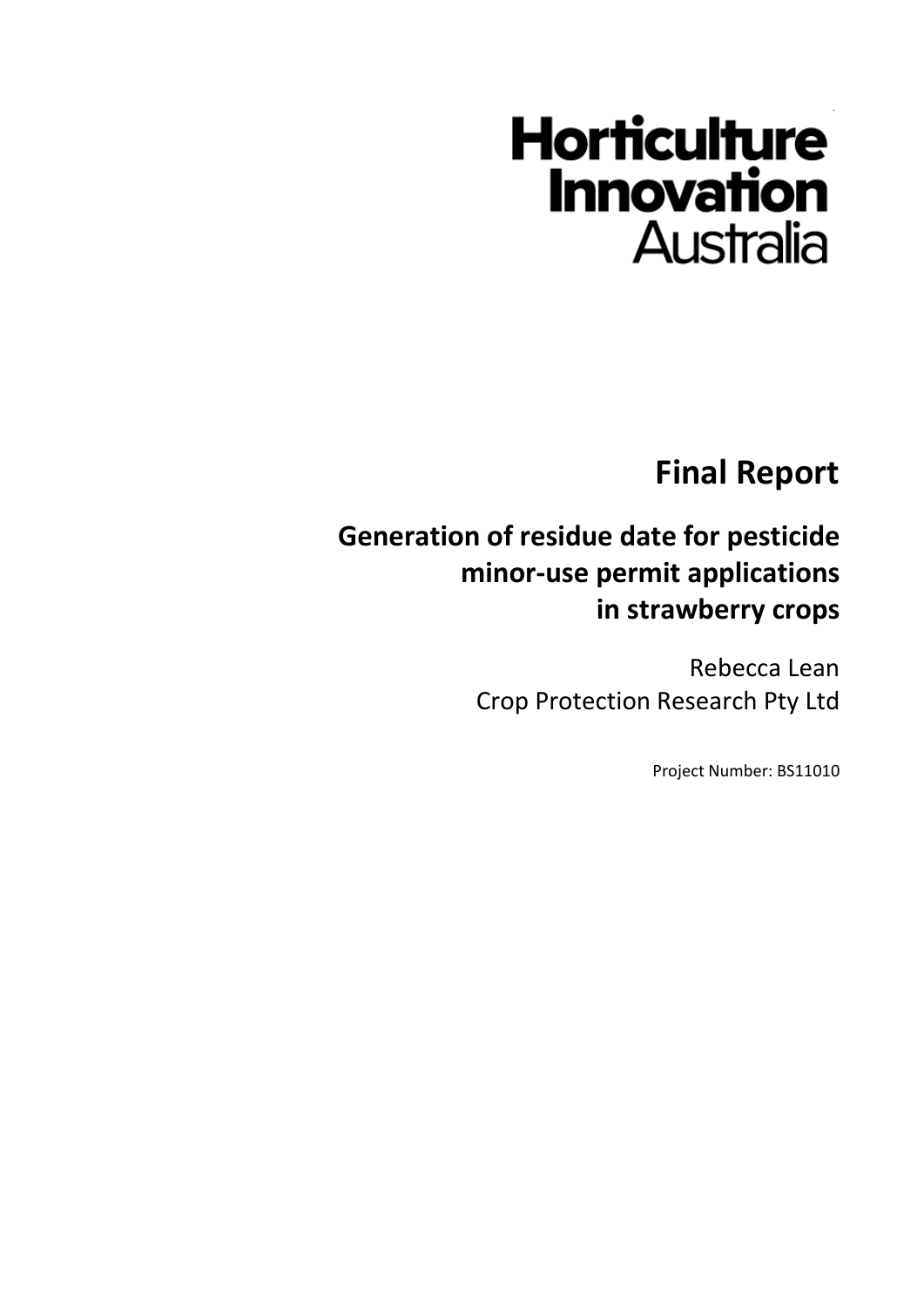#### **BS11010**

This project has been funded by Horticulture Innovation Australia Limited using the strawberry industry levy and funds from the Australian Government.

Horticulture Innovation Australia Limited (Hort Innovation) makes no representations and expressly disclaims all warranties (to the extent permitted by law) about the accuracy, completeness, or currency of information in *Generation of residue data for pesticide minor-use permit applications in strawberry crops.*

Reliance on any information provided by Hort Innovation is entirely at your own risk. Hort Innovation is not responsible for, and will not be liable for, any loss, damage, claim, expense, cost (including legal costs) or other liability arising in any way (including from Hort Innovation or any other person's negligence or otherwise) from your use or non-use of *Generation of residue data for pesticide minor-use permit applications in strawberry crops,* or from reliance on information contained in the material or that Hort Innovation provides to you by any other means.

This report was previously confidential.

The confidentiality period has now expired. Please ignore all references to confidentiality within the report.

ISBN 0 7341 3133 X

Published and distributed by: Horticulture Innovation Australia Limited Level 8, 1 Chifley Square Sydney NSW 2000 Tel: (02) 8295 2300 Fax: (02) 8295 2399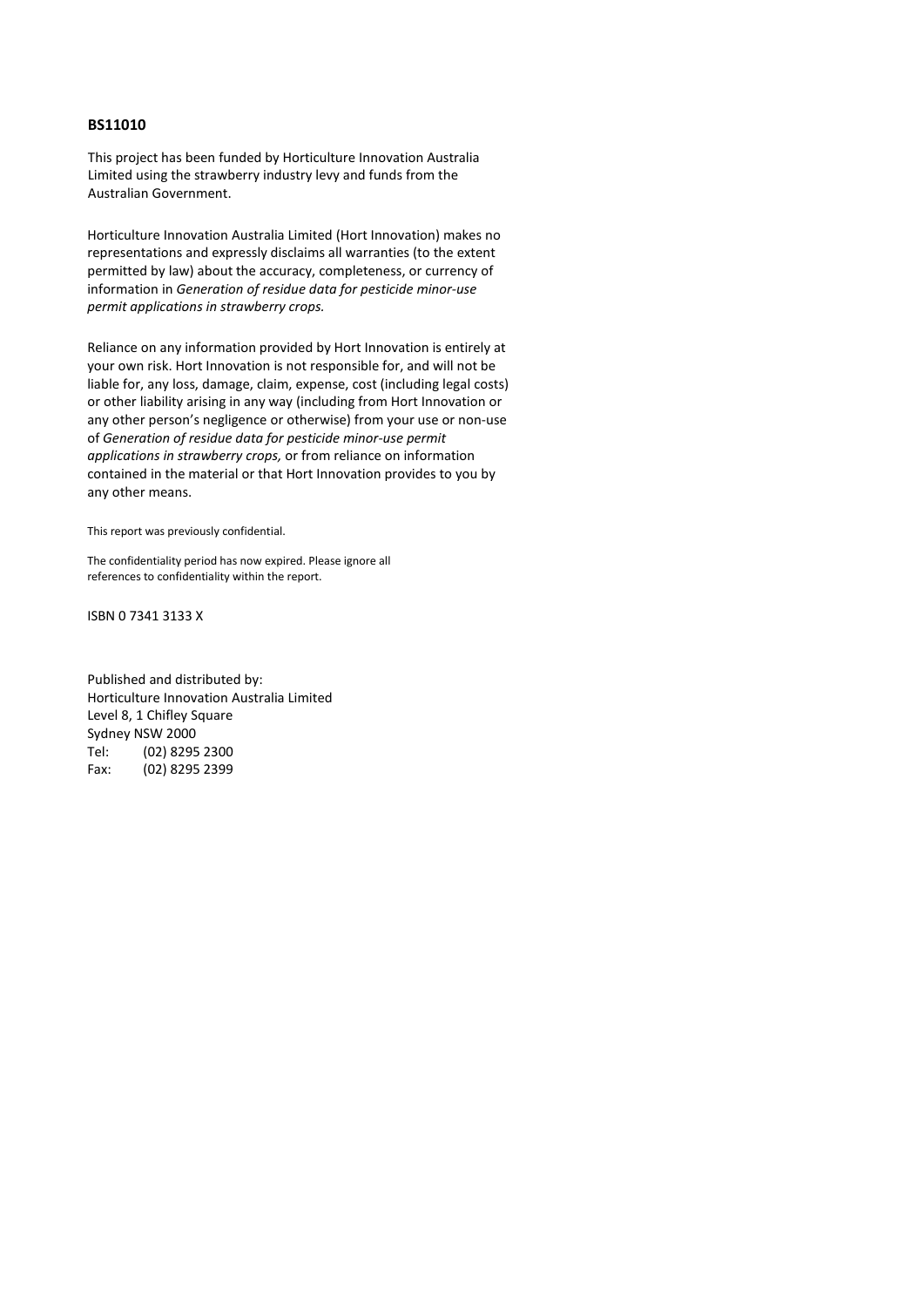# **Contents list**

| 1.  |      |  |  |
|-----|------|--|--|
| 2.  |      |  |  |
| 3.  |      |  |  |
| 4.  |      |  |  |
| 5.  |      |  |  |
|     |      |  |  |
|     | 5.2. |  |  |
| 6.  |      |  |  |
| 7.  |      |  |  |
| 8.  |      |  |  |
| 9.  |      |  |  |
| 10. |      |  |  |
|     |      |  |  |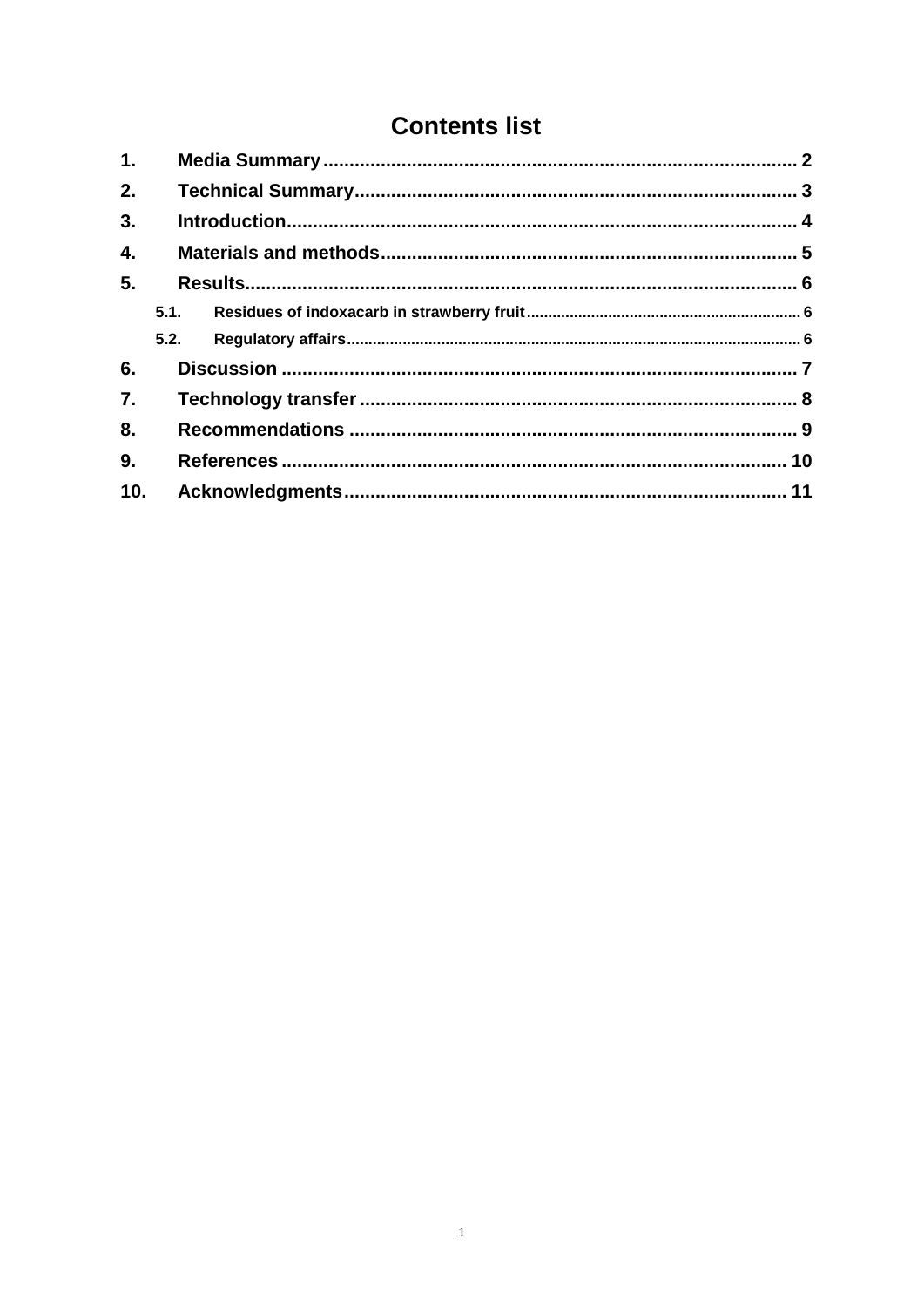#### <span id="page-3-0"></span>**1. Media Summary**

White-fringed weevil and garden weevil are sporadic pests of strawberry which can cause significant crop-damage particularly when in high numbers. Chemical control is the only effective and efficient method of control; however, there is currently no agrichemical product registered for use in strawberries for the control of these pests.

Avatar, which is known to control these pests and which is suitable for incorporation into some IPM programs, has been available to the strawberry industry previously for weevil control via minor-use permit number 10264. That permit expired on 31<sup>st</sup> March 2010 and therefore, the product can no longer be used on strawberries.

The APVMA requested further residue data to be provided for review before it could renew the permit. Hence, this Horticulture Australia Ltd project (BS11010) commissioned Crop Protection Research Pty Ltd to generate that residue data.

A study was conducted where commercial strawberry crops at four different locations around Australia including Victoria, South Australia, New South Wales and Queensland were sprayed with Avatar on 2 occasions (9 and 2 days before harvest) and then harvested (0, 1, 2 and 3-days after second spray). The harvested fruit was analysed at a pesticide residue laboratory to measure the amount of insecticide that remained on and in the fruit.

The pesticide residue analysis showed that residues of the insecticide remained in all of the sprayed fruit, regardless of when they were collected. However, the amount of that residue was substantially lower than the APVMA's current maximum allowable amount residue for that pesticide.

The relatively low level of pesticide measured in the fruit provides support to the minor-use permit renewal application that will be submitted to the APVMA and therefore it is expected, although not certain, that a new permit will be released by around October, 2013.

A minor-use permit renewal application has been presented to Horticulture Australia's pesticide minor-use co-ordinator (PMUC). The permit application, which will be reviewed by the PMUC before being submitted to the Australian Pesticides and Veterinary Medicines Authority (APVMA), seeks to allow the use of DuPont Avatar Insecticide (Avatar) for the control of weevil pests in strawberry crops.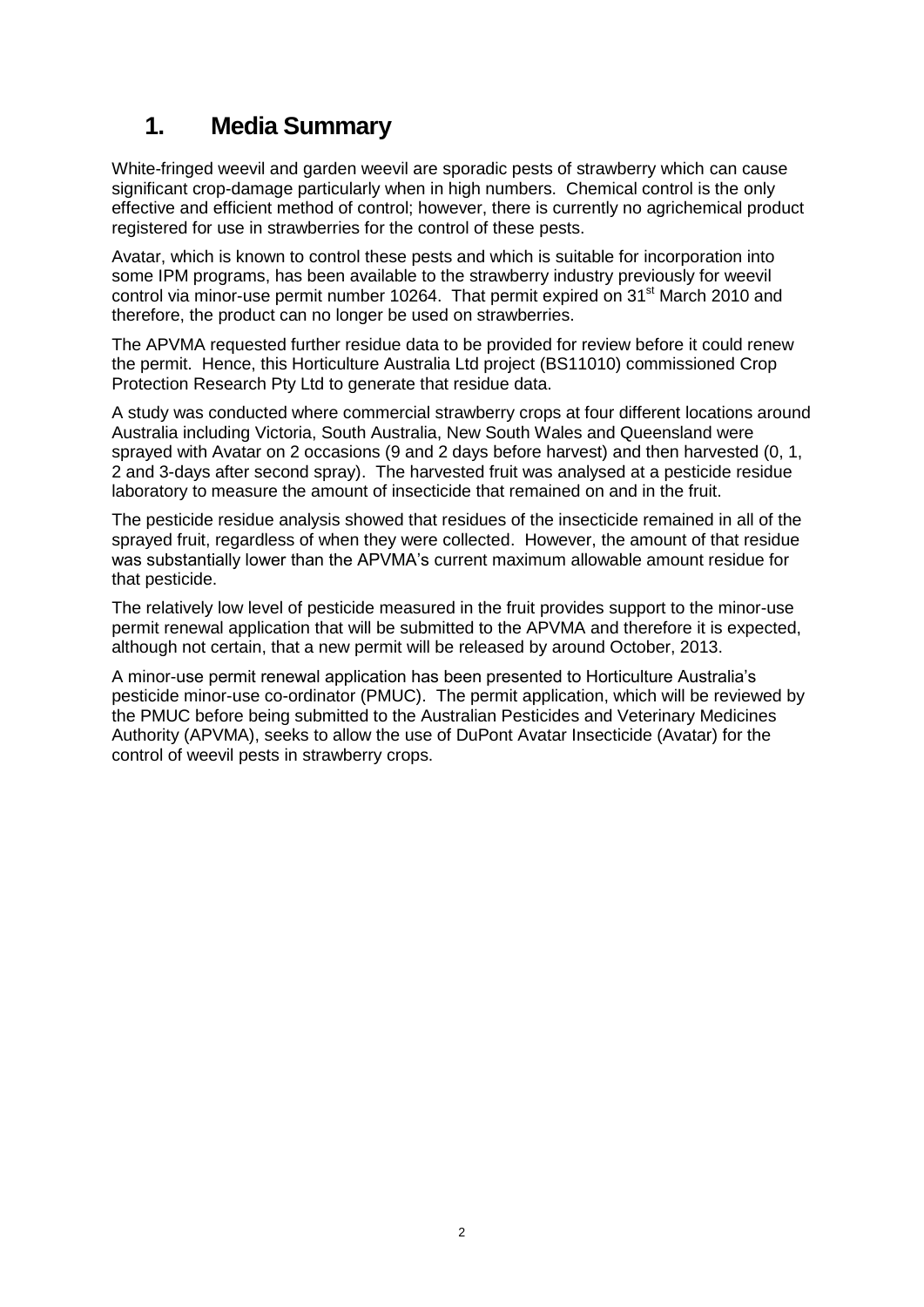### <span id="page-4-0"></span>**2. Technical Summary**

Strawberry growers are seeking the renewal of minor-use permit number 10264 which expired on  $31<sup>st</sup>$  March, 2010 and which allowed them to use the agrichemical product, DuPont™ Avatar® Insecticide (indoxacarb 300 g/kg; Avatar), to control the pest-weevils: white-fringed weevil (*Graphognathus leucoloma*) and garden weevil (*Phlyctinus callosus*).

Both of these insects are significant pests for the industry; whilst they only occur sporadically, they cause significant damage to crops when high numbers develop and there is currently no agrichemical products registered for use on strawberry crops in Australia that control these pests.

It is anticipated that following a satisfactory review of the supporting residue-data submitted to the APVMA along with the application, that they will re-issue the permit in time for use on this coming-season's southern strawberry crops (approx. October, 2013).

To renew a minor-use permit, a 'Category 20' application must be submitted to APVMA along with any data they requested when the permit was last issued.

The pesticide minor-use co-ordinator (PMUC) for Horticulture Australia Limited (HAL) advised industry, following discussions with the APVMA, that indoxacarb residue data was to be generated and reviewed by the APVMA before permit 10264 could be renewed.

Thus, HAL project number BS11010 was developed and funded with the aim of generating data indicating the likely residues of indoxacarb that will remain in strawberries following applications of Avatar in accordance with the use-pattern described in the permit.

Thus, a residue study was conducted in accordance with the OECD principles of Good Laboratory Practice (GLP). The study was conducted at 4 study-sites located in Queensland, New South Wales, South Australia and Victoria. Both broad-types of strawberry production system were represented and included: protected crops (grown under plastic tunnels) and field-grown crops.

At each site, strawberry crops received two applications of Avatar at 170 g/ha at approximately 9 and 2-days before harvest. The spray applications were made using a hand-held, gas-powered boom-sprayer fitted with hollow-cone nozzles spaced 50cm apart.

Following the second application of Avatar, samples of strawberry fruit were collected at 0, 1, 2, and 3-days after the second application was made. Harvested samples were frozen immediately and sent to a laboratory where they were analysed for residual indoxacarb.

The analysis was conducted using highly-sensitive, liquid-chromatography, massspectrophotometry equipment (LC/MS-MS) and was able to detect and measure residual indoxacarb at levels as low as 0.001 milligrams of indoxacarb per kilogram of strawberries (0.001 mg/kg).

There was no measurable residue of indoxacarb in strawberries collected from untreated crop; however, residual indoxacarb was found in all samples collected from areas of crop sprayed with Avatar, regardless of whether they were collected 0, 1, 2 or 3-days after the second application of Avatar.

Currently the APVMA recognises a temporary maximum residue limit (tMRL) for indoxacarb of 1.0 mg/kg. Therefore, data generated during this residue study is considered to provide support to the permit renewal application because residual indoxacarb was substantially lower than the tMRL in all treated fruit collected from any of the four sites.

A minor-use permit renewal application has been submitted to the national pesticide regulator, The Australian Pesticides and Veterinary Medicines Authority (APVMA), on behalf of the strawberry industry of Australia.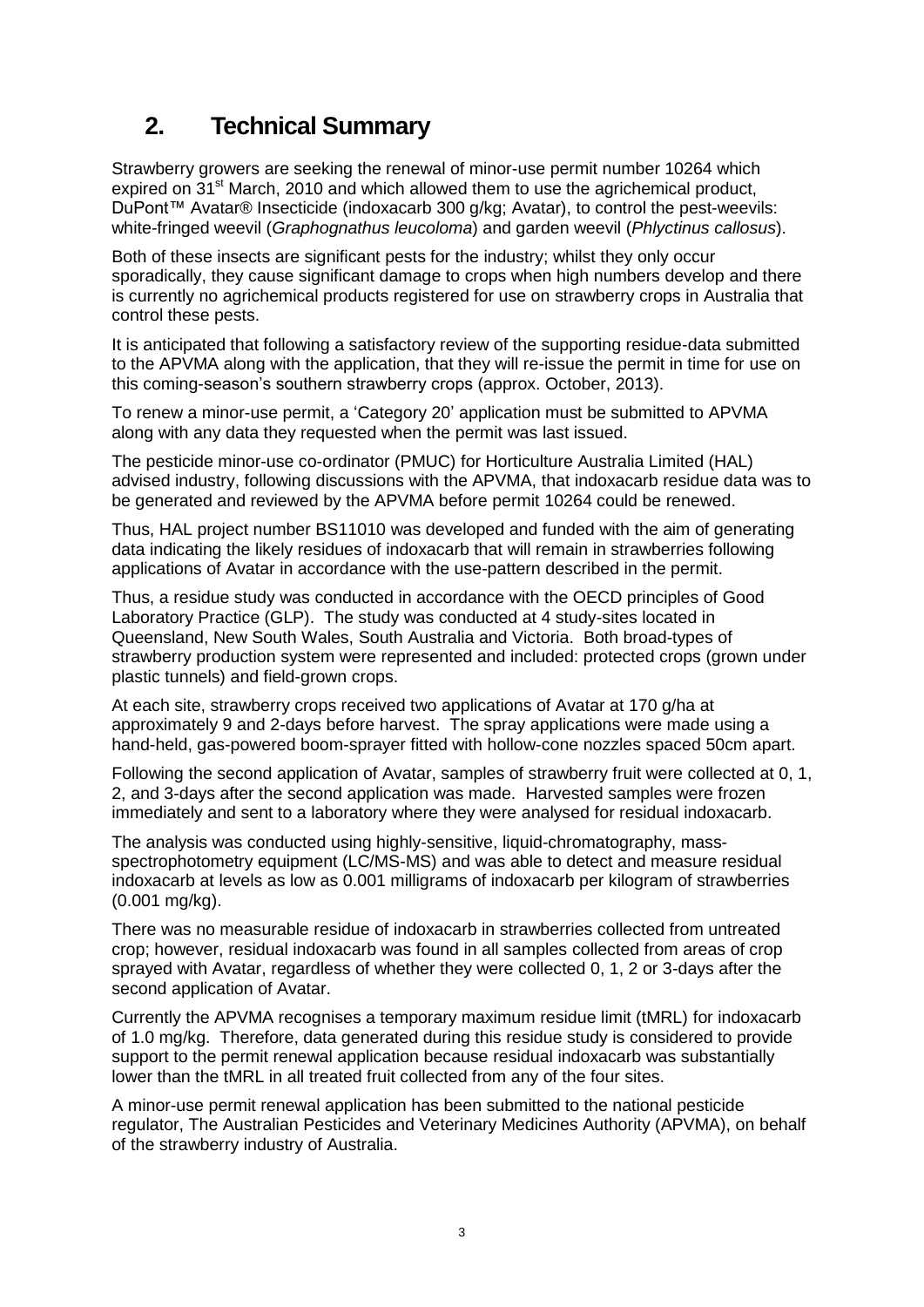#### <span id="page-5-0"></span>**3. Introduction**

In Australia, before an agrochemical product can be sold or used, the Australian Pesticides and Veterinary Medicines Authority (APVMA) must first register it. In order for a manufacturer to register a product they are required to submit a comprehensive data package to the APVMA. The costs for generating and collating such data are high and unfortunately many horticultural crops are too small individually for agrochemical manufacturers to bear the high cost of registering products for use. As a result, horticulturalists are often placed in situations where they risk severe crop losses from insects, weeds and diseases. On the other hand, they risk buyers rejecting their produce and other penalties if they are detected using products that are not registered.

The need to gain minor-use permits and new registrations has come about due to loss of some agrochemicals and/or uses due to chemical reviews and product rationalisation. Horticultural produce must meet minimum standards relating to quality, safety and consumer expectation. Quality Assurance programs, dealing with the whole production process including agrochemical use demand that growers only exercise Good Management Practices. The introduction of new and emerging crops, pesticide resistance, integrated pest management, the continual vigilance of horticultural industries for improved agrochemical choices and the disinclination of manufacturers to register for minor crops has led to the need for this project.

The selective use of pesticides to control pests, weeds and diseases plays an important role in increasing production, improving the quality of Australia's horticultural crops and enabling growers to earn reasonable returns on their investments. At the same time, today's health conscious society is extremely sensitive to issues relating to chemical use and it is essential that consumers be protected by adequate regulations governing the use of agrochemicals.

The APVMA's National Permit System adds some flexibility to the lengthy registration process and legalises the availability of products for minor-use purposes, not specified on the product label. However, off-label permits issued by the APVMA still must be applied for along with information/data that verifies that the permitted use will be effective and will not have any harmful effects on humans, the crops or the environment.

In early 2000, the strawberry industry undertook a national approach to permits by working with industry generated 'wishlists' for new pesticide uses, but this led to congestion in Australian Pesticide & Veterinary Management Authority (APVMA) system and dissatisfaction amongst growers and grower groups. This was in part due to widespread duplication of the requests made for permits in the absence of a truly co-ordinated system and concern over the priority assessment for each pesticide. This approach was also unable to give relevant priority to new pesticide technologies and available Integrated Pest Management (IPM) compatible pesticides that were outside the industry's experience.

To address the current and future pesticide requirements for horticultural crops the Strategic Agrichemical Review Process (SARP) has been developed. This approach has the benefit of IPM compatibility, improved scope for resistance management, sound biological profile, and residue and trade acceptance for domestic and export markets.

This review process provides the strawberry industry with sound pesticide options for the future that the industry can pursue for registration with the manufacturer, or minor-use permits with APVMA for clearly identified crop protection needs, many of which will also assist the expansion of effective IPM strategies. The study in this tender has been identified through the SARP.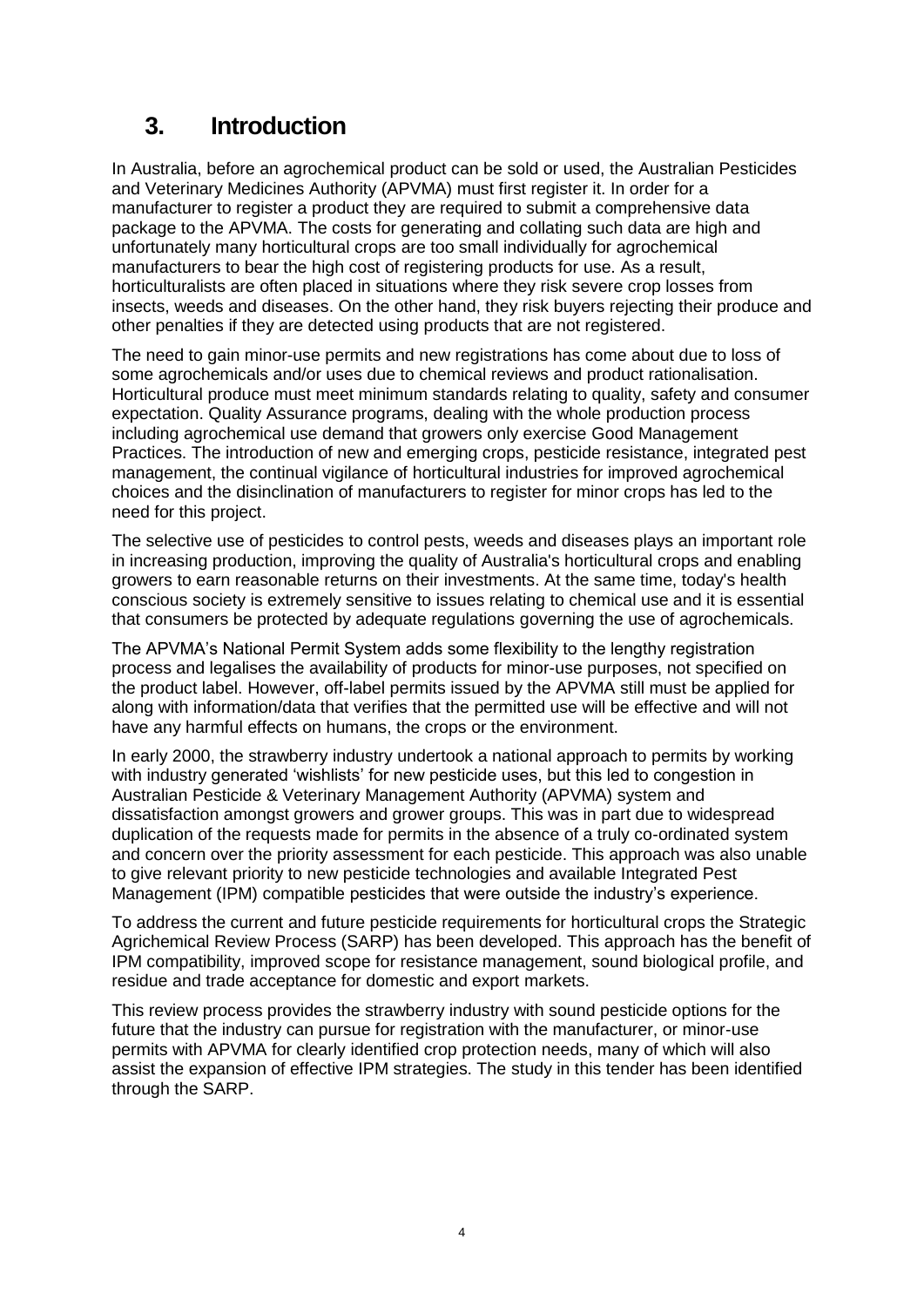#### <span id="page-6-0"></span>**4. Materials and methods**

A single residue study, identified as 11-HAL-027GLP was conducted and as required by the pesticide regulator of Australia, the Australian Pesticides and Veterinary Medicines Authority (APVMA), was conducted in accordance with the OECD Principles of Good Laboratory Practice (GLP).

Before the residue study began, an audited study plan was prepared. This document was much like a scientific protocol and contained all details necessary to complete the field- and the analytical-phase activities of the study. Quality assurance (QA) auditing of the study, a key component of GLP studies was completed by an independent, third party, QA expert.

A complete description of the methods used for the study is provided in the final technical report, not reported in this document. However, brief details are provided below.

The residue study was undertaken across four sites that were located in commercial, fieldgrown crops of New South Wales, South Australia, Victoria and South-east Queensland. Some sites were protected cropping situations (grown under plastic tunnels), whilst other were field-grown crops.

At each of the field-sites, the study was established using an non-replicated trial design with 2 separate treatments; a non-treated control and DuPont Avatar Insecticide (indoxacarb 300 g/kg; Avatar) applied at 170 g/ha.

Avatar was applied using a gas-powered, hand-held boom-sprayer fitted with hollow-cone nozzles spaced 50 cms apart. Two sprays of Avatar were applied approximately 9 and 2 days before harvest.

Samples of strawberry fruit were collected from sprayed and non-treated areas of crop at 0, 1, 2 and 3-days after the second application. They were packaged into separate doublelayered, heavy duty, plastic freezer-bags and then stored in freezers (≤-10<sup>o</sup>C) before being shipped to the analytical-laboratory for determination of indoxacarb residues.

The indoxacarb analysis was conducted using equipment and methods which utilised Liquid Chromatography and Mass Spectrometry (LC-MS/MS).

All data collected during the field- and laboratory-phase of the study were reported into a single GLP study reported which was audited by QA personnel and approved for release. The report was forwarded to a regulatory affairs expert for review and for preparation of the APVMA application. The has been forwarded, along with a summary version of the GLP report to Horticulture Australia's pesticide minor-use co-ordinator for final review before submission to the APVMA.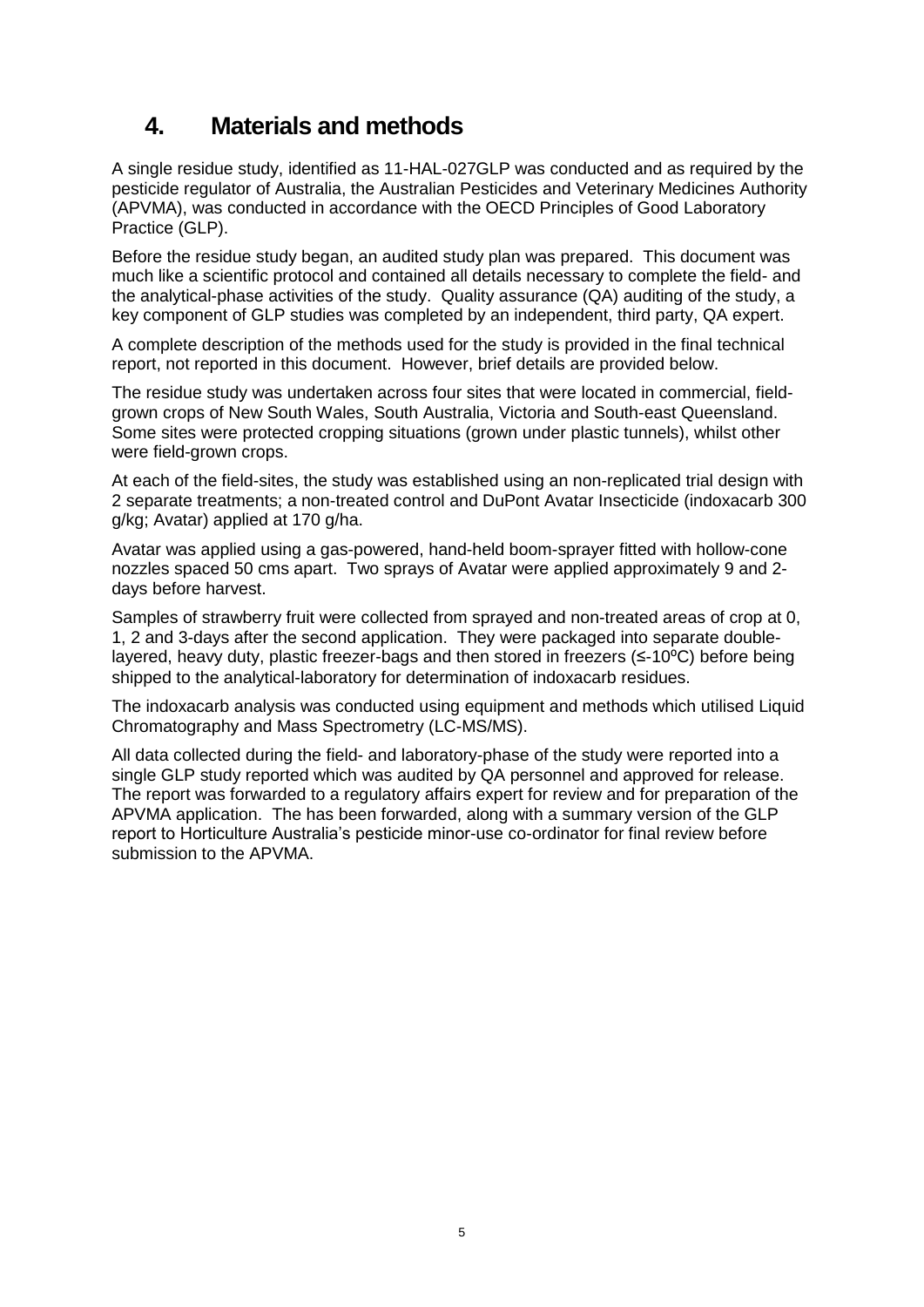#### <span id="page-7-0"></span>**5. Results**

#### <span id="page-7-1"></span>**5.1. Residues of indoxacarb in strawberry fruit**

The limit of quantitation (LOQ), the smallest quantity of indoxacarb that the laboratory's equipment and methods could reliably measure in the strawberry fruit, was reported to be 0.001 mg/kg. That is, 0.001 mg of indoxacarb could be reliably quantified in a kilogram of homogenised strawberry fruit.

Residual indoxacarb was below the LOQ in strawberries collected from the non-treated areas at all study sites indicating that the site had not been sprayed with Avatar prior to, or during, the study. It also indicates that spray-drift contamination from treated areas to nontreated areas was successfully avoided.

Regardless of the time after the second application that they were collected, measurable residual indoxacarb was detected in all sprayed fruit-samples collected from all sites. The residues were approximately 0.3 mg/kg in fruit from 3 of the 4 sites across all collection times; while only approximately 0.08 mg/kg was measured in fruit collected from the New South Wales site.

At 2 of the 4 sites, residual indoxacarb was at its highest level in samples collected on the same days as the final application of Avatar was made; however, it was fruit collected 1-day after the same application that had the highest level of indoxacarb.

Disregarding location and time of collection, the residual indoxacarb in any of the samples was substantially lower than the current temporary maximum residue limit (tMRL) accepted by the Australian Pesticides and Veterinary Medicines Authority which is published to be 1.0 mg/kg.

#### <span id="page-7-2"></span>**5.2. Regulatory affairs**

The final report for the residue study was prepared, audited in accordance with the Principles of Good Laboratory Practice, and then formally released on 13 March 2013.

A copy of the full report was forwarded to Horticulture Australia Ltd (HAL) for review.

Additionally, a summary of the residue study report has been forwarded to HAL's pesticide minor-use co-ordinator for review and approval before it is submitted, along with the permit renewal application, to the Australian Pesticides and Veterinary Medicines Authority (APVMA) for consideration.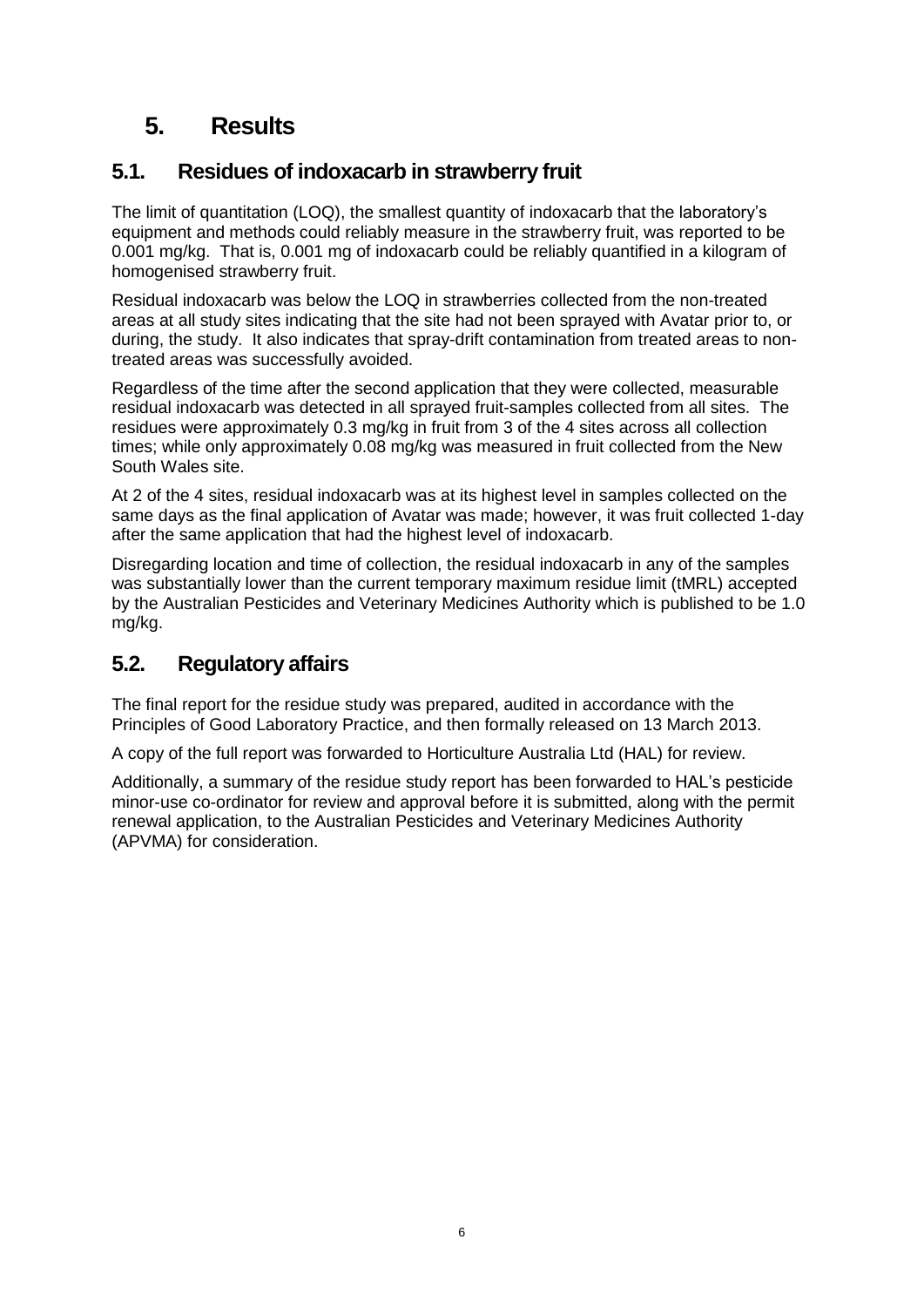#### <span id="page-8-0"></span>**6. Discussion**

The Australian Pesticides and Veterinary Medicines Authority (APVMA) released permit number 10264 (APVMA, 2008) which allowed the use of DuPont™ Avatar® Insecticide (indoxacarb 300 g/kg; Avatar) on strawberries for the control of weevil pests. The permit expired on 31<sup>st</sup> March, 2010.

An application has been prepared for submission to the APVMA which seeks to have the permit re-instated with the same use-pattern prescribed in permit 10264; that is, a maximum of 2 applications of the product, with a minimum spray interval of 7-days. A rate of 170 g/ha or 17 g/100L water should be used.

The permit will be underpinned by a current temporary maximum residue limit (tMRL) of 1.0 mg/kg (APVMA, 2012) as prescribed for the crop group - berries and other small fruits.

The data generated in the strawberry residue study of this project, is expected to support the permit renewal application because residual indoxacarb was substantially lower than the tMRL regardless of whether fruit was harvested immediately after a second application was sprayed on to the crop, or 3-days after that spray.

Moreover, the data also suggests that a significant increase in the application-rate and/or a reduction in the with-holding period (time between final application and harvest) could be justified. However, it is likely that additional research would need to be undertaken if such changes to the permit were sought.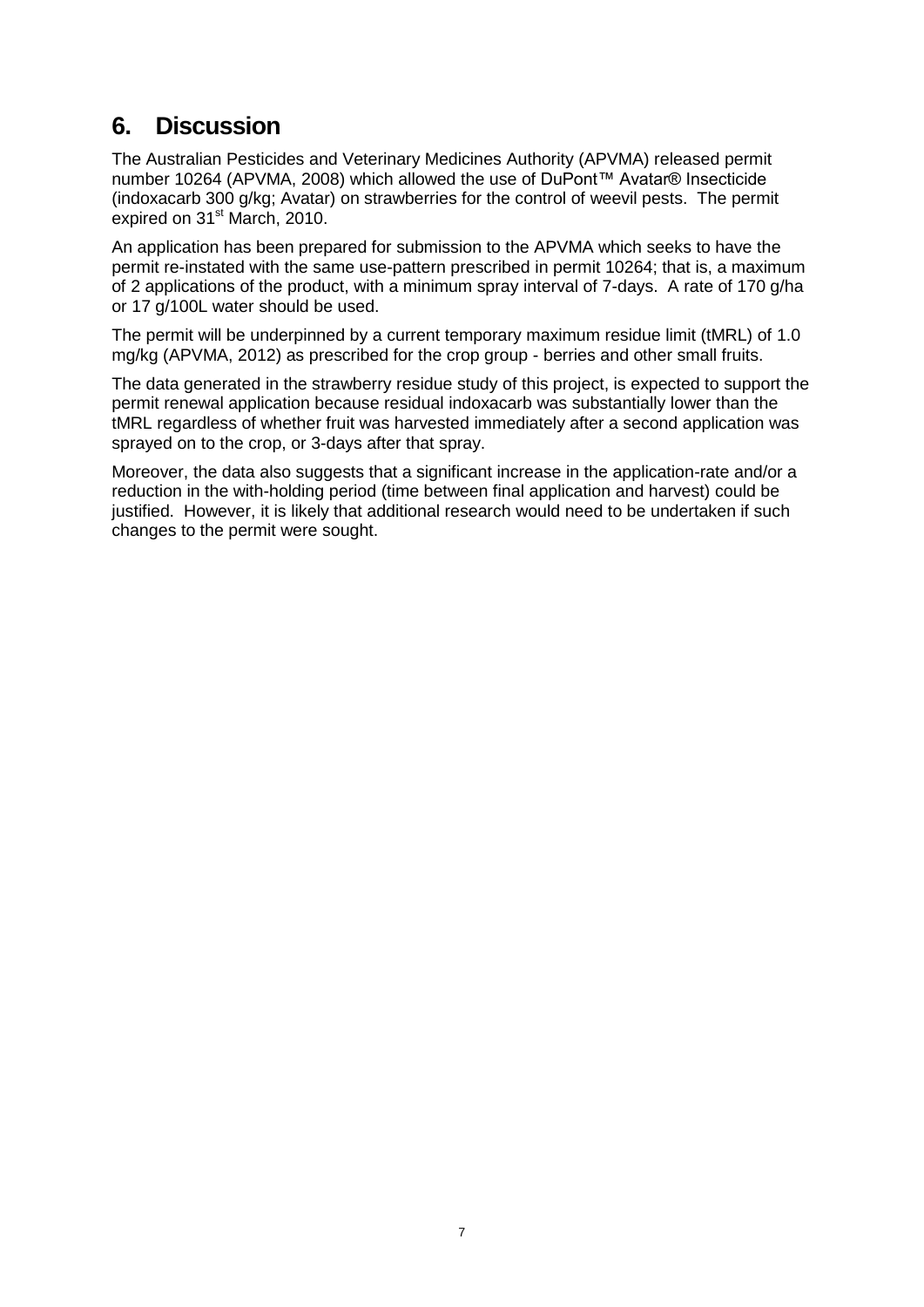# <span id="page-9-0"></span>**7. Technology transfer**

Technology transfer activities were not included in the scope of this project. Nevertheless, an email notification of the outcomes of this project has been sent to the strawberry industry's peak industry body, Strawberries Australia Inc, for dissemination to grower's Australia-wide.

Permits released by the Australian Pesticides and Veterinary Medicines Authority (APVMA) based on the work undertaken in this project are available to the public via the APVMA website: [www.apvma.gov.au](http://www.apvma.gov.au/)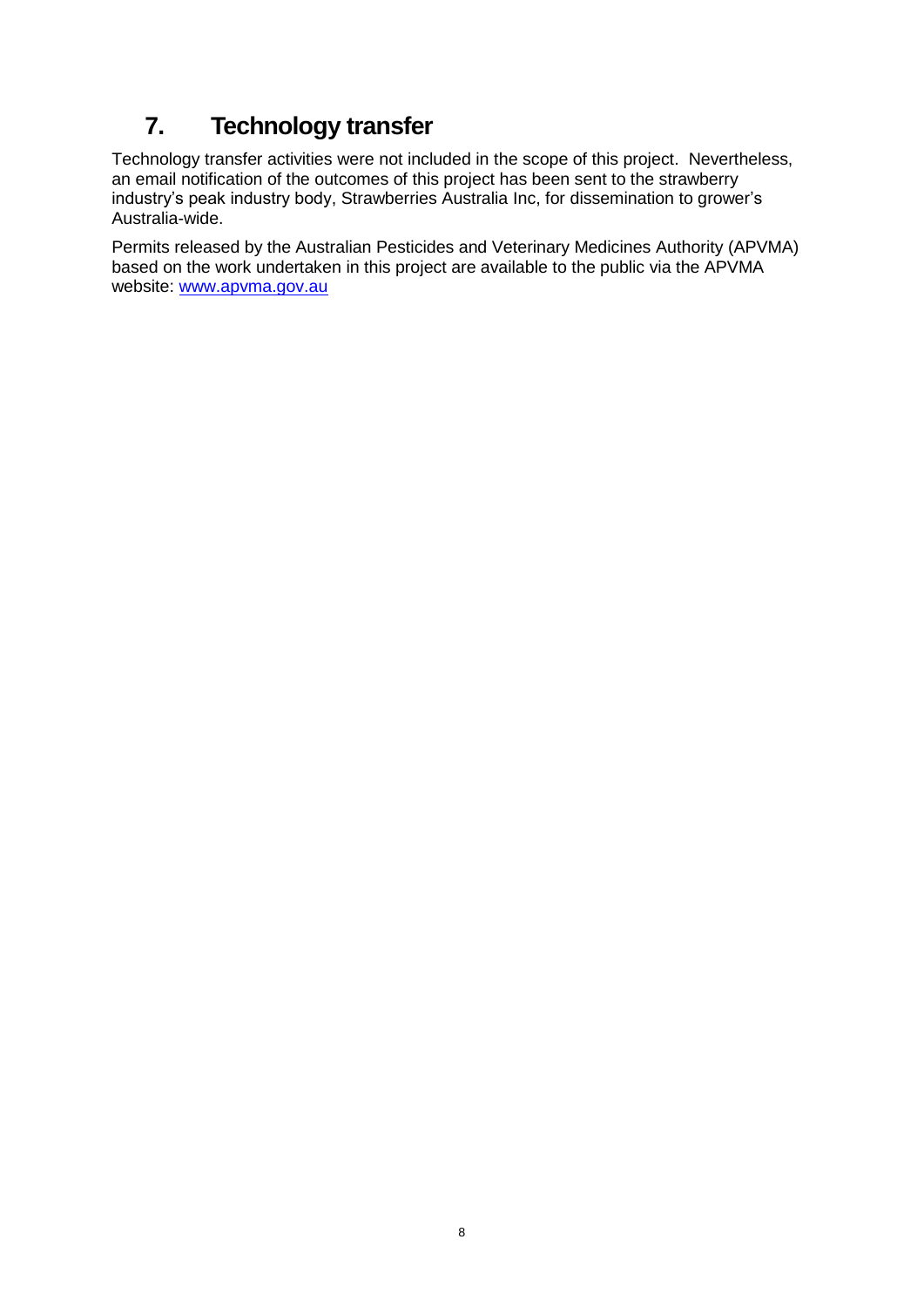#### <span id="page-10-0"></span>**8. Recommendations**

Crop Protection Research Pty Ltd (CPR) recommends that Horticulture Australia Ltd's pesticide minor-use co-ordinator approves the permit renewal application and immediately submits it to the Australian Pesticides and Veterinary Medicines Authority (APVMA) for consideration. The strawberry industry of Australia is particularly eager to have the permit in place for this coming season not only because of the insecticide's ability to control weevil pests but also because of the chemical's suitability for production systems that rely heavily on an integrated pest management program.

Without access to DuPont™ Avatar® Insecticide growers will need to use other agrichemical products to protect their crops and these are likely to be less compatible with IPM programs.

A secondary objective of this project was for two other significant strawberry pests, green mirids and Rutherglen bug, to be included on the permit's list of target pests, in addition to the weevil pests already identified on the previous permit.

CPR recommends that these additional pests are not included in the minor-use permit renewal application and prepared the permit renewal application accordingly. This recommendation is made following consultation with an experienced regulatory affairs expert and the experienced strawberry pest-management expert (James Altmann, Biological Services Pty Ltd) who requested the additional pests be added.

It was established during these consultations that the highest priority was to have the permit re-instated as soon as possible and, that requesting the APVMA to extend the permit scope was likely to cause a significant delay to that renewal process.

The likelihood of such a delay was considered to be high because scientific data and other technical information, which might support the addition of these pest species to the permit, is unavailable, unsatisfactory or insubstantial.

Instead, CPR recommends to HAL and the strawberry industry, that a seperate request is made to the APVMA once the permit is re-instated, or when the permit is next renewed. Furthermore, the request should only be made following the generation of, or collation of, scientific and technical data that would support the addition of these pests.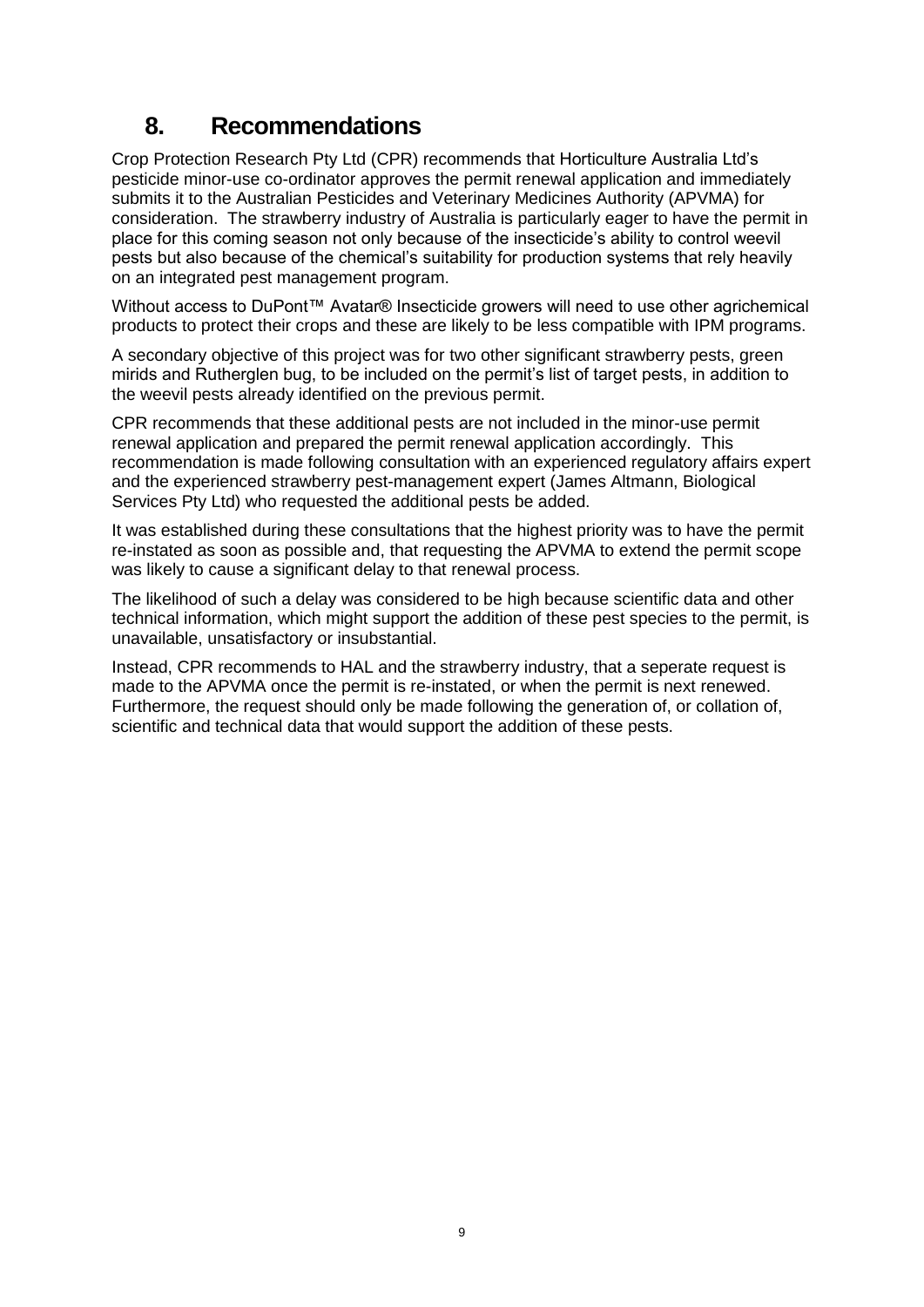#### <span id="page-11-0"></span>**9. References**

**APVMA (Australian Pesticides and Veterinary Medicines Authority)** (2008) Permit to allow minor use of an agvet chemical product for control of white-fringed weevil and garden weevil in Strawberries. Permit number PER 10264. Department of Agriculture, fisheries and forestry, Australian Government.

**APVMA (Australian Pesticides and Veterinary Medicines Authority)** (2012) The MRL Standard: maximum residue limits in food and animal feedstuff. Table 1: Maximum residue limits of agricultural and veterinary chemicals and associated substances in food commodities. December 2012. Department of Agriculture, fisheries and forestry, Australian Government.